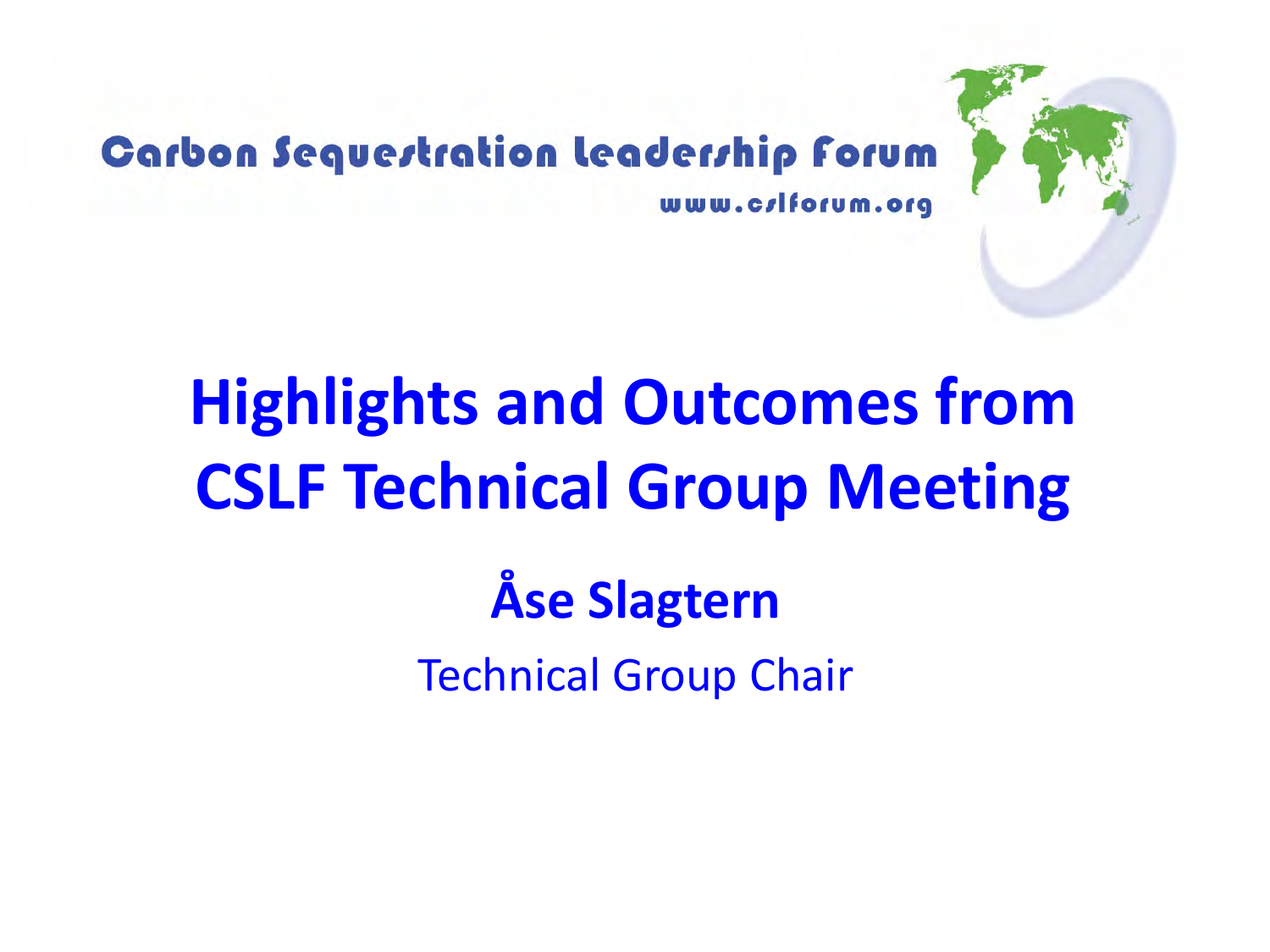

Overall Message: Technical Group is making progress toward key CSLF goals. *Our methodology:*

- Developing a forward-looking vision and how to get there (*CSLF Technology Roadmap*)
- Facilitating knowledge sharing among CCUS technology developers and users (*Project Engagement Strategy*)
- Encouraging collaborative activities among CSLF members (*CSLF-recognized Projects*)
- Developing messages and recommendations in specific CCUS technology areas (*Task Forces*)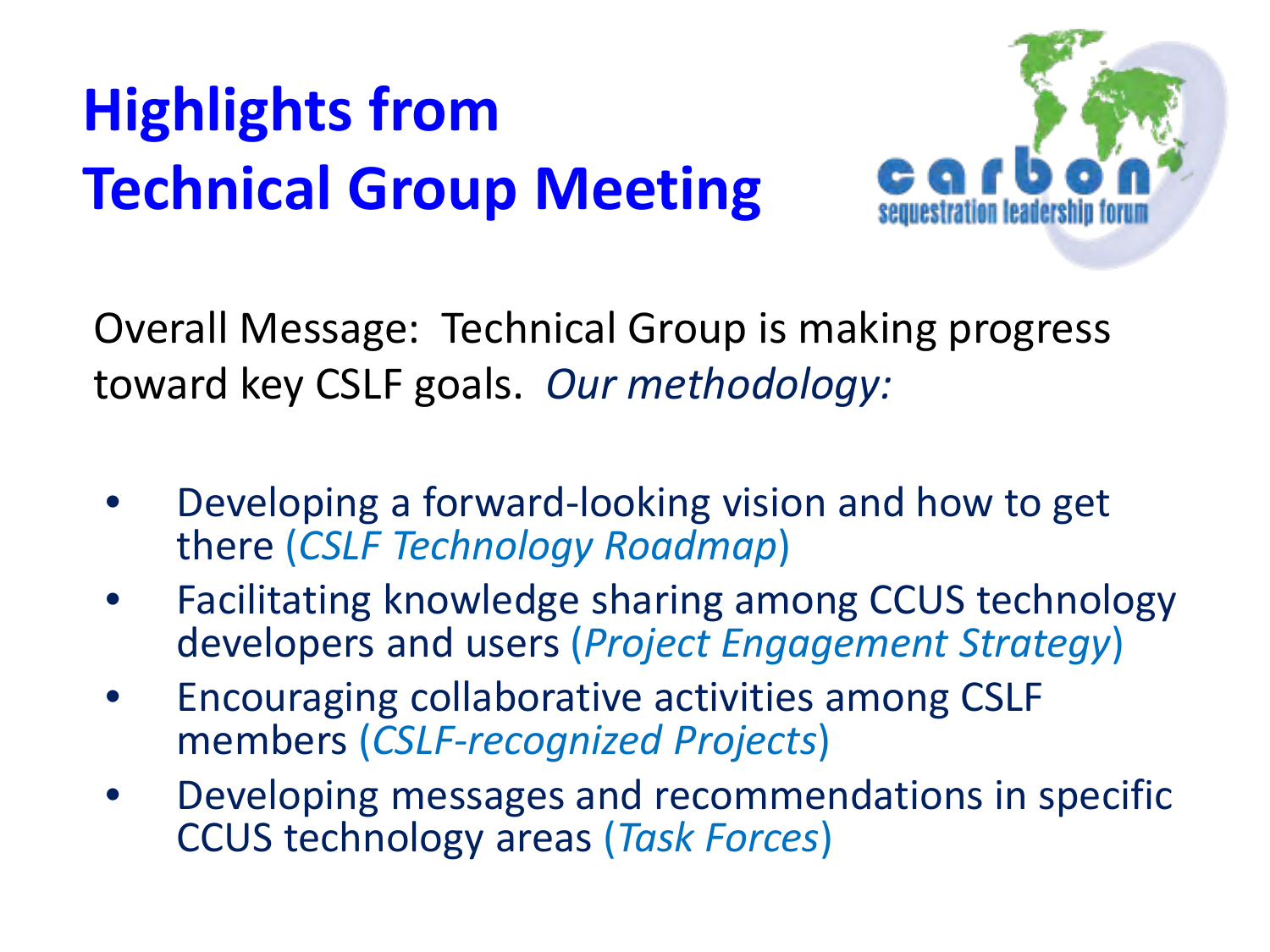

2017 CSLF Technology Roadmap (TRM)

- TRM Working Group chaired by Australia
- Update started a year ago; approach taken "refreshes" existing TRM
- Finalized TRM will be deliverable at 2017 CSLF Ministerial Meeting
- TRM presentation to be given later on in this meeting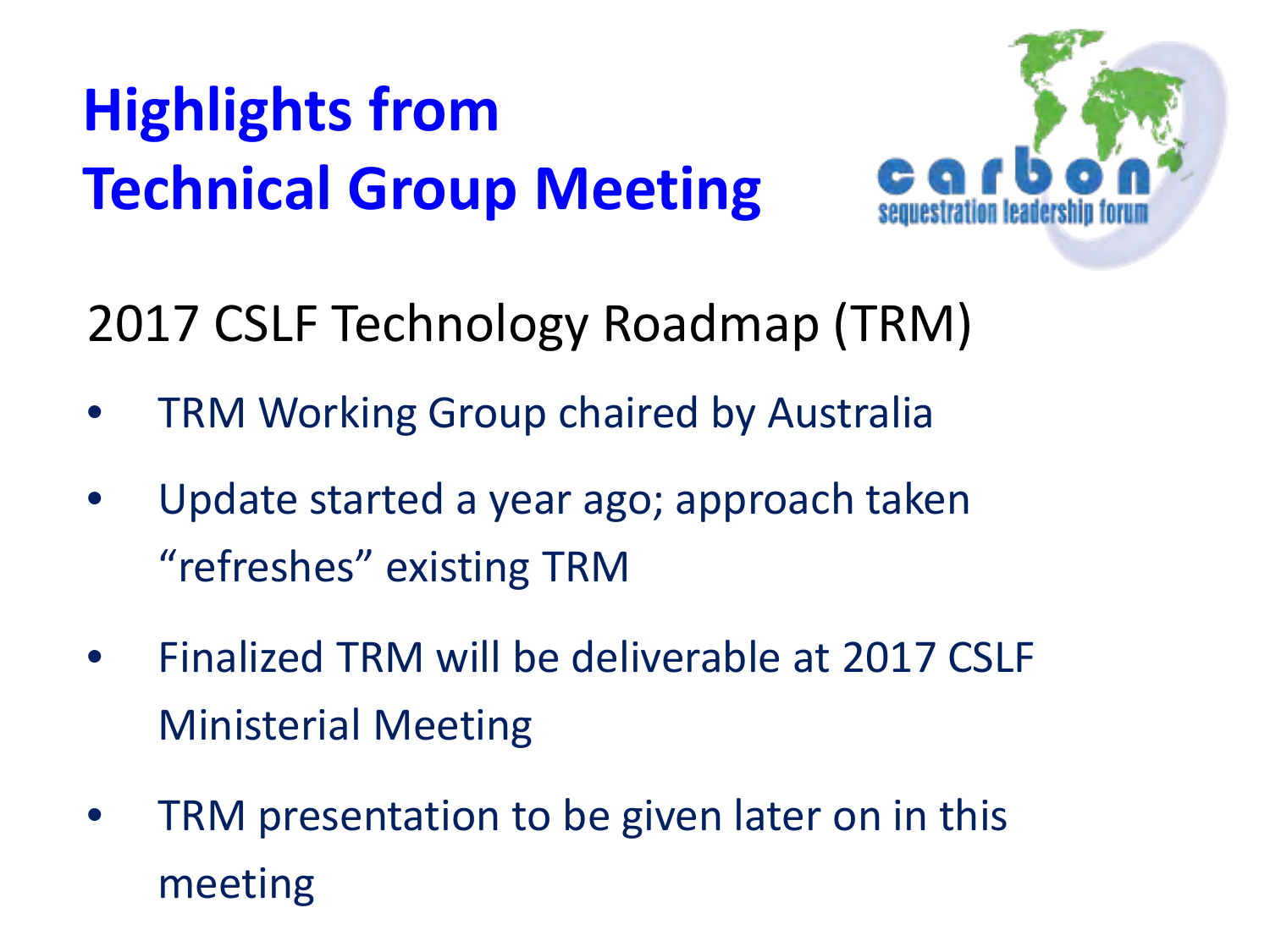

Updates on CSLF Activities

- Updates from 4 Technical Group Task Forces
	- Off-Shore CO<sub>2</sub>-EOR
	- Bioenergy with CCS (Bio-CCS and BECCS)
	- Improved Pore Space Utilisation
	- Industrial CCS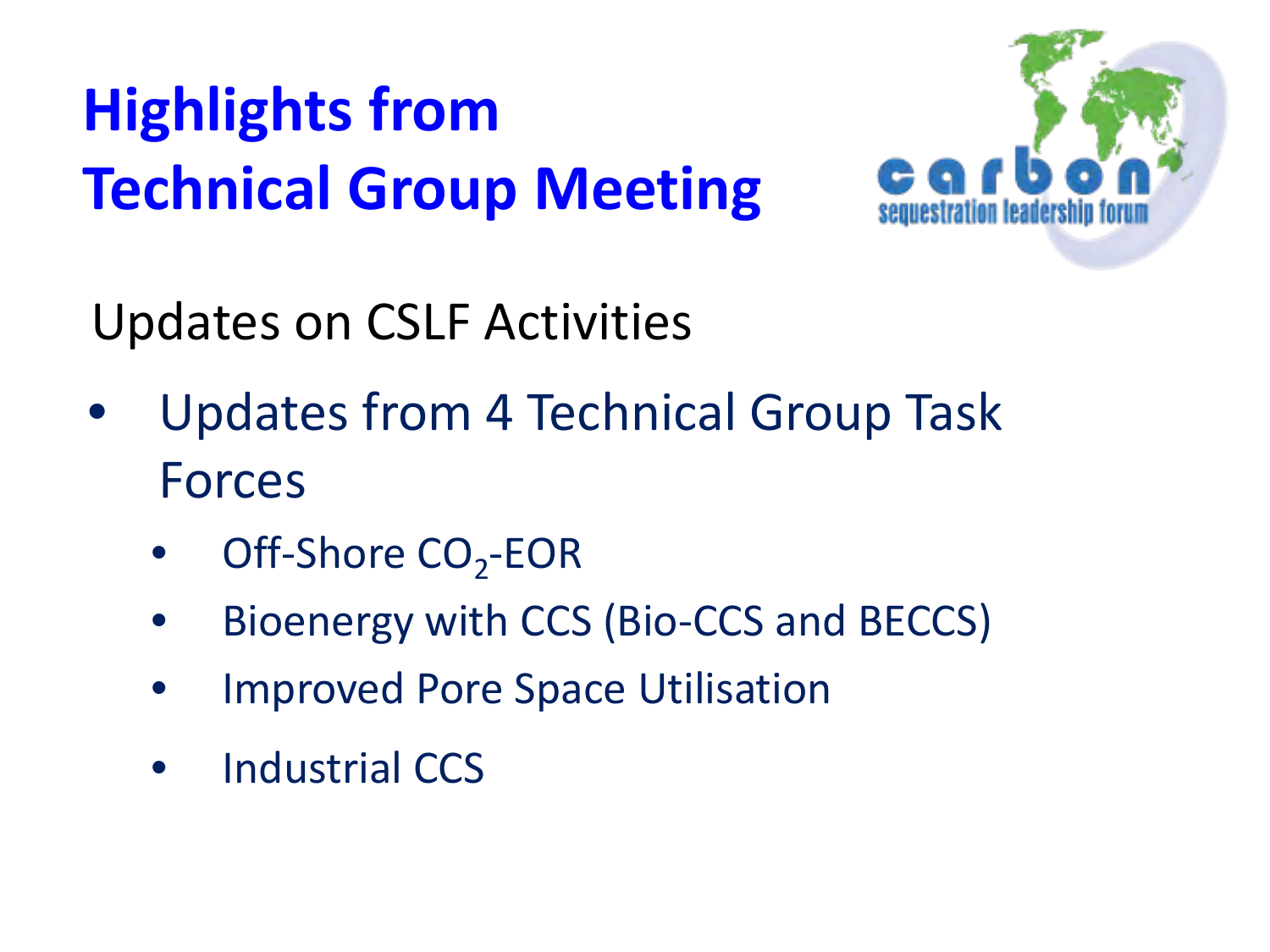

Updates from Allied Organizations

- **IFAGHG**
- GCCSI
- ISO/TC265
- Preview of Mission Innovation Experts Group Workshop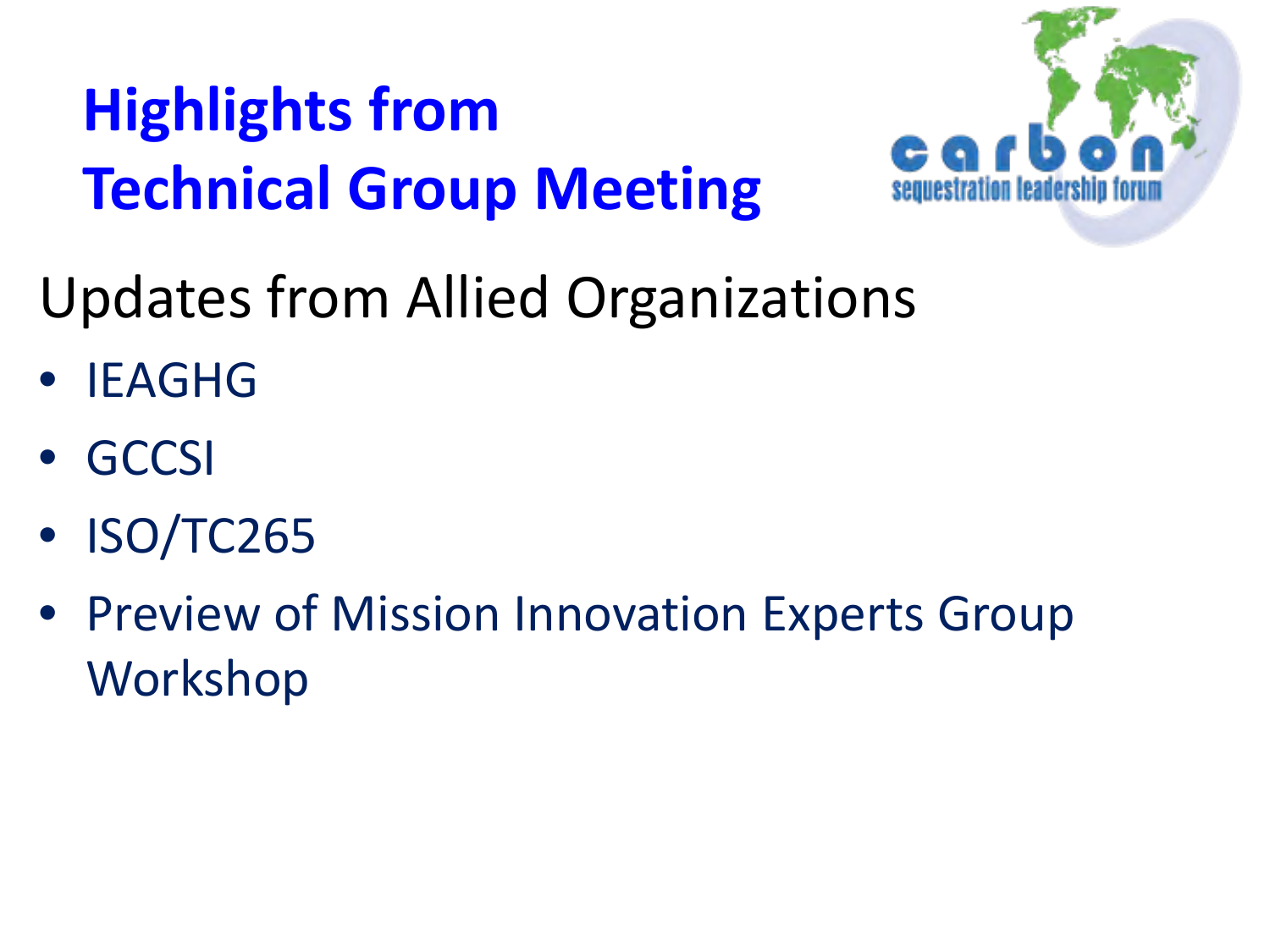

Invited presentations:

- Overview of CCS-related Activities in the UAE
- CO<sub>2</sub> Utilization in Industry: Overview, Prospects and Recommendations
- Non-EOR CO<sub>2</sub> Utilization: Brine Extraction and Storage
- Results from CSLF-recognized Project
	- Uthmaniyah CO<sub>2</sub>-EOR Project
	- Illinois Industrial CCS Project
- Update on Carbon Storage Data Consortium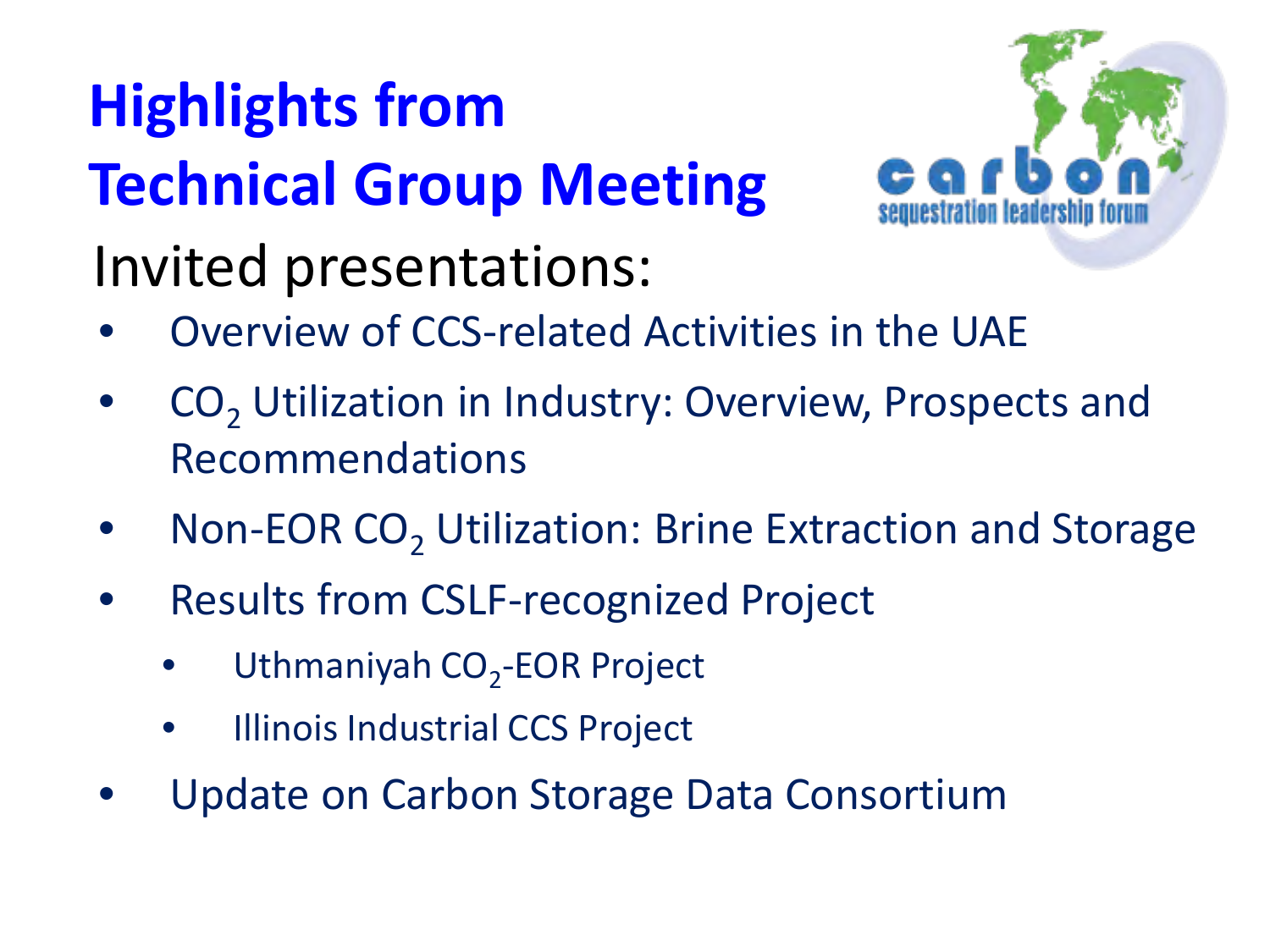

#### Meeting Outcomes

- Draft TRM 2017 open for comments
- Three new projects recommended for CSLF recognition
- Timeline for two (three) Task forces to give its recommendations at 2017 CSLF Ministerial Meeting
- A working group to revisit the Technical Group Action Plan, include new and prioritize actions at the late Ministerial meeting in December 2017
- Revise the CSLF submission form template and engagement form to include the purpose of being a CSLF projects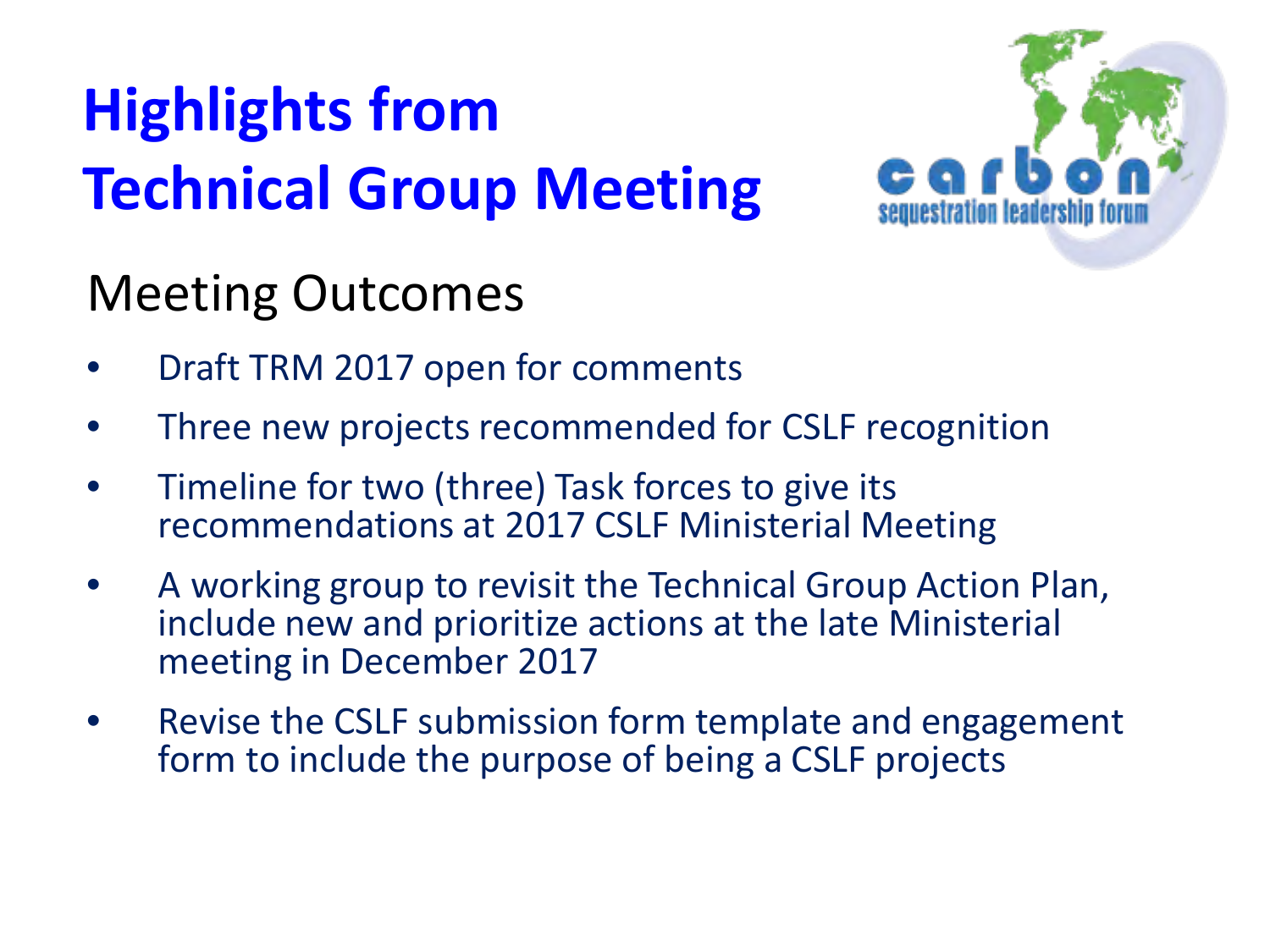

#### Al Reyadah CCUS Project proposed for CSLF Recognition

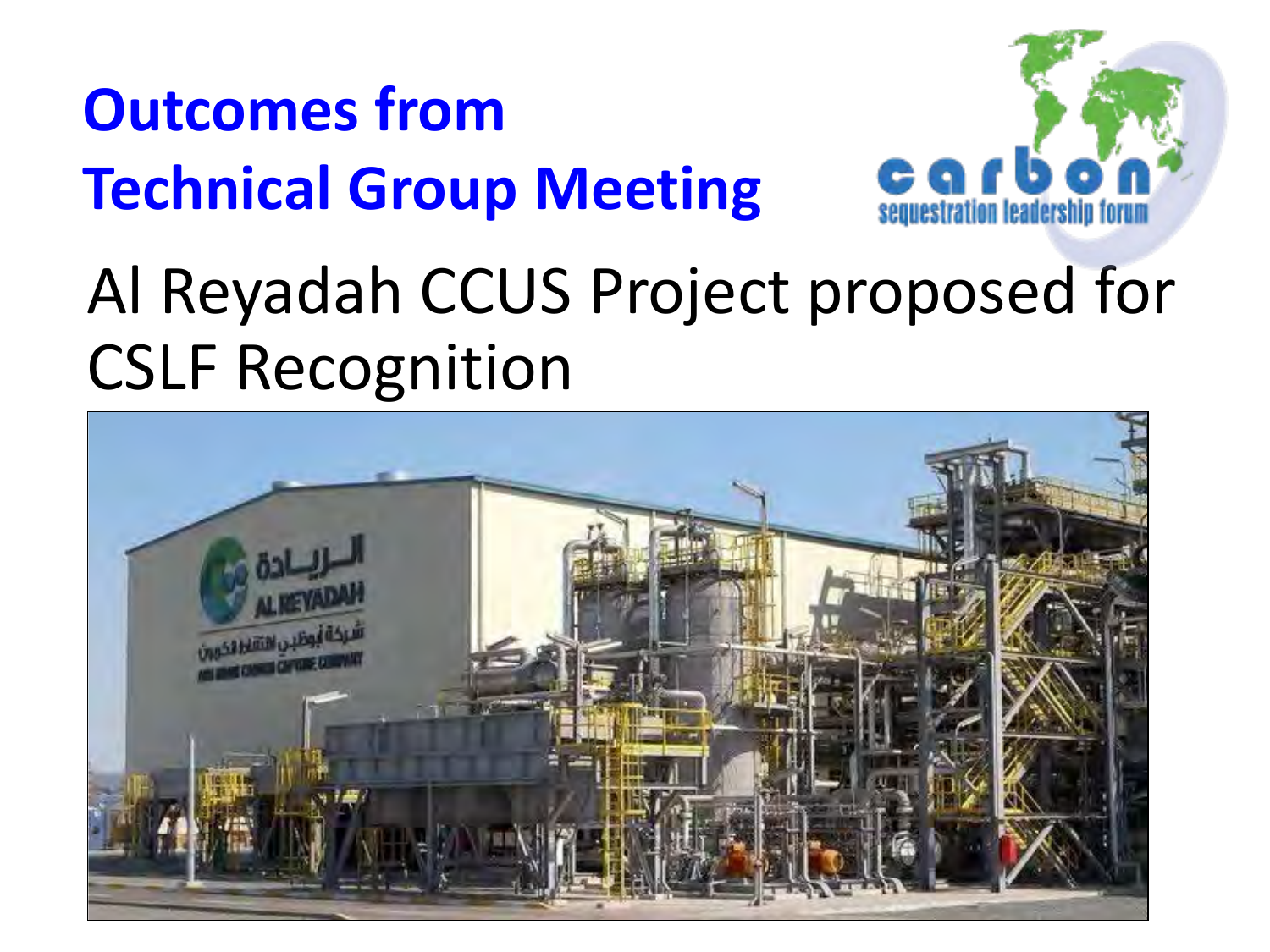

Al Reyadah CCUS Project proposed for CSLF Recognition

- Nominated by United Arab Emirates, Saudi Arabia, US, UK, China, Canada, South Africa, the Netherlands, Norway and Australia
- Main project sponsor is Abu Dhabi Carbon Capture Company
- Project located at Abu Dhabi, UAE
- Overall goal to build a commercially self-sustained Carbon Capture, Utilization and Storage (CCUS) facility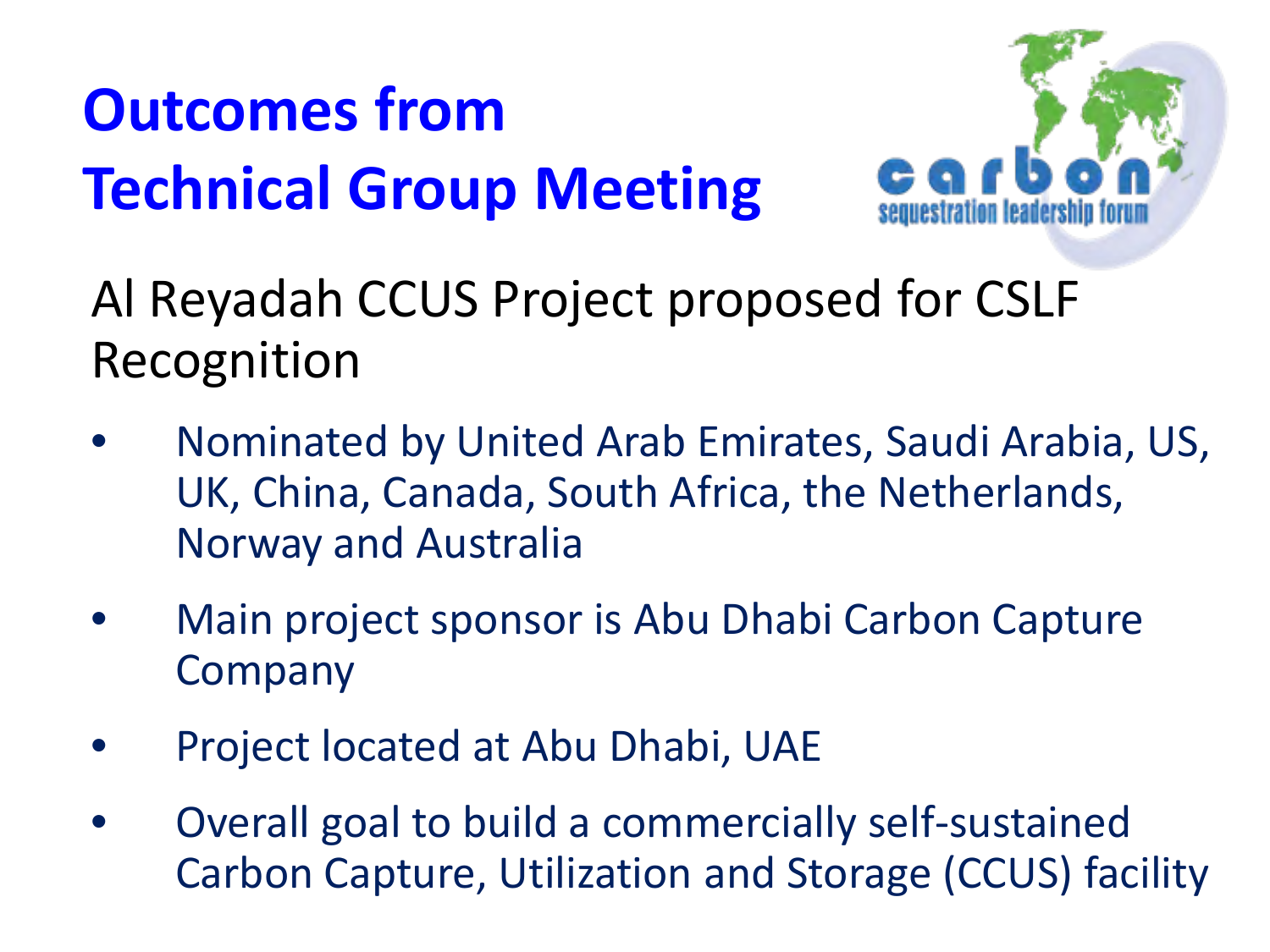

#### Al Reyadah CCUS Project Overview

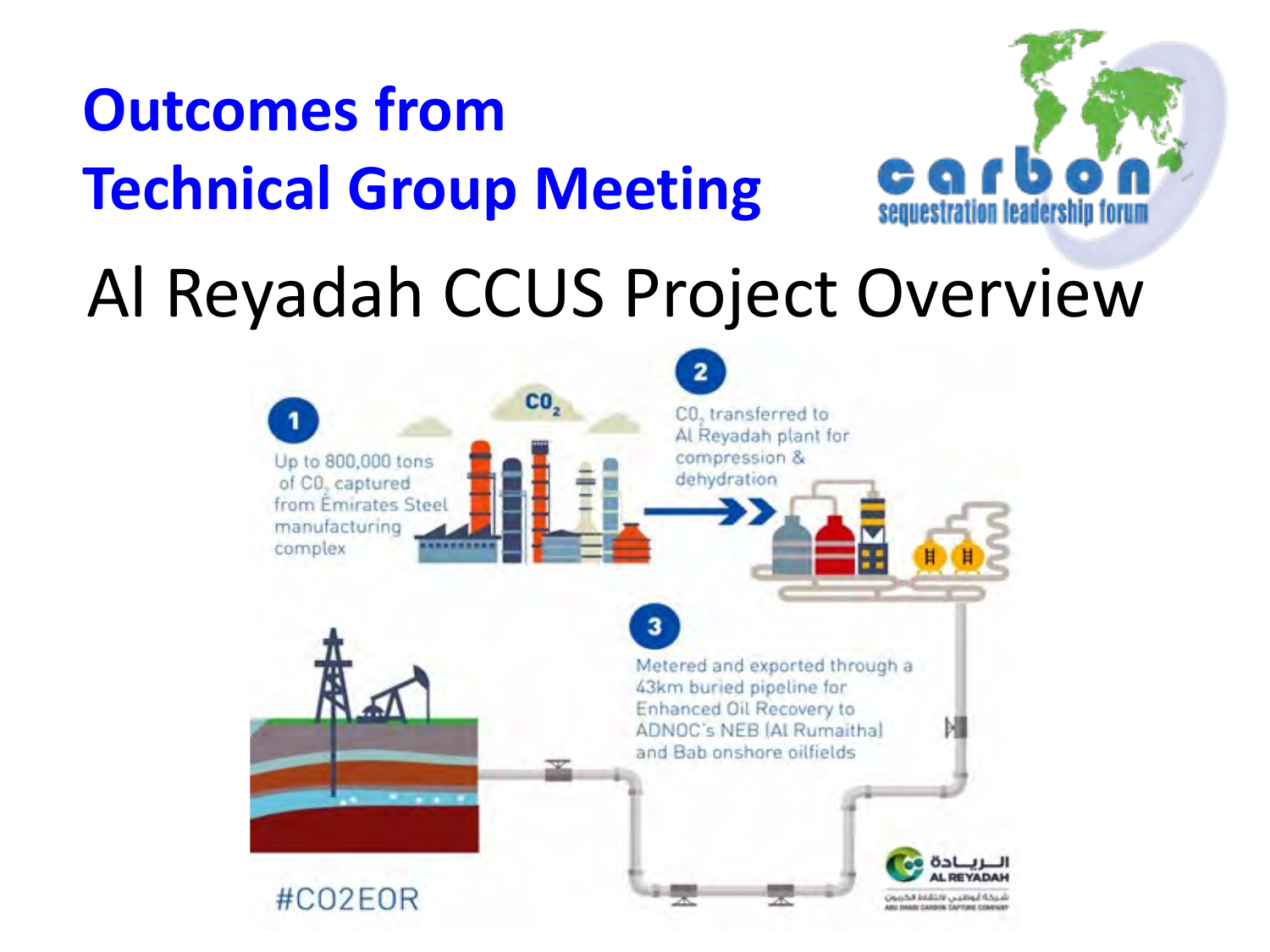

#### Al Reyadah CCUS Project Features

- Part of UAE's strategy for reduced  $CO<sub>2</sub>$  emissions
- Commercially Self-Sustaining project with no Governmental Subsidies
- Timeline:
	- 2010-2016 from FEED to first  $CO<sub>2</sub>$  at Adnoc field
	- 2017-2024 CO<sub>2</sub> Utilization and EOR Recovery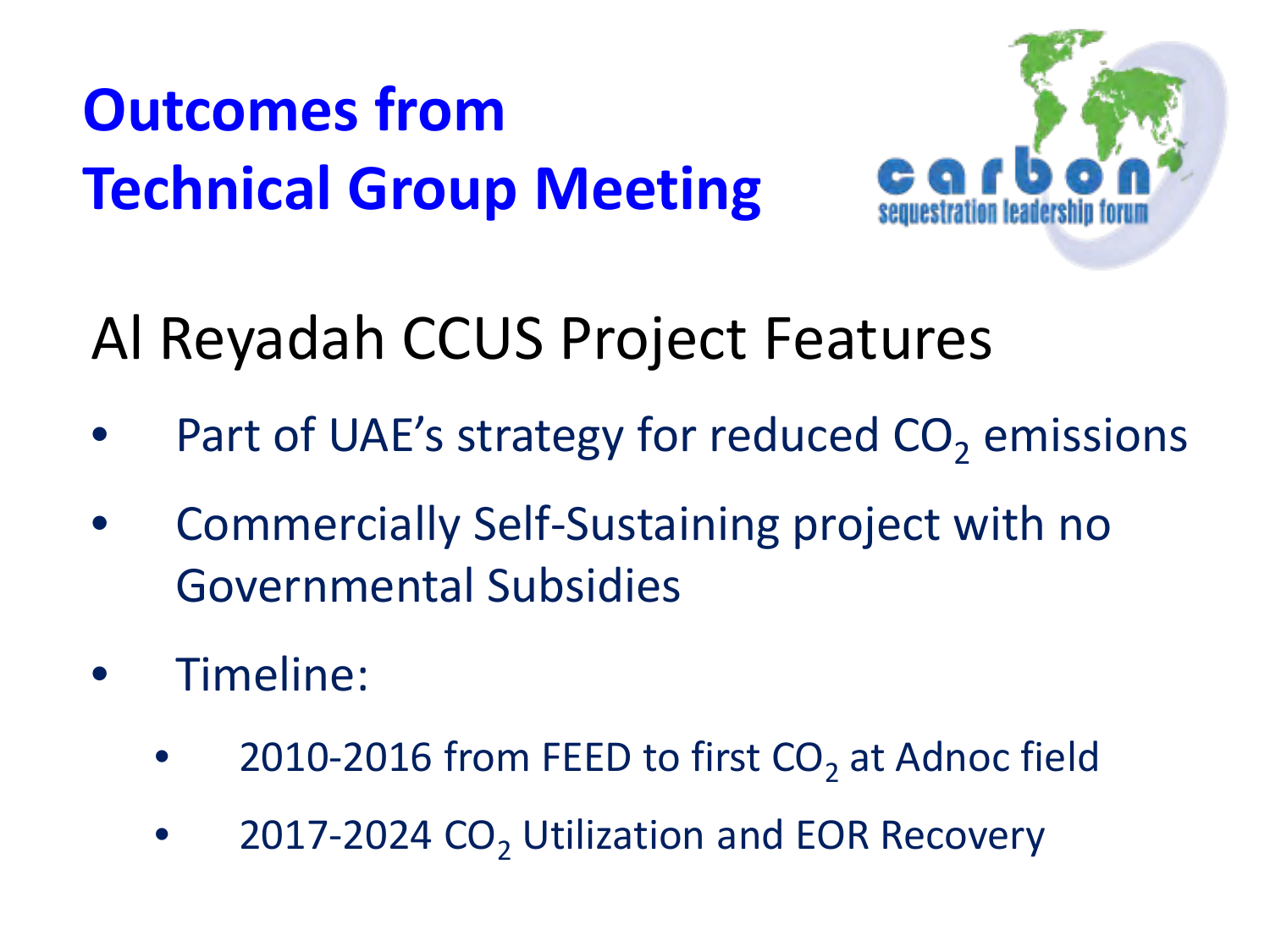

The Technical Group recommends that the Policy Group provide CSLF recognition to the Al Reyadah CCUS Project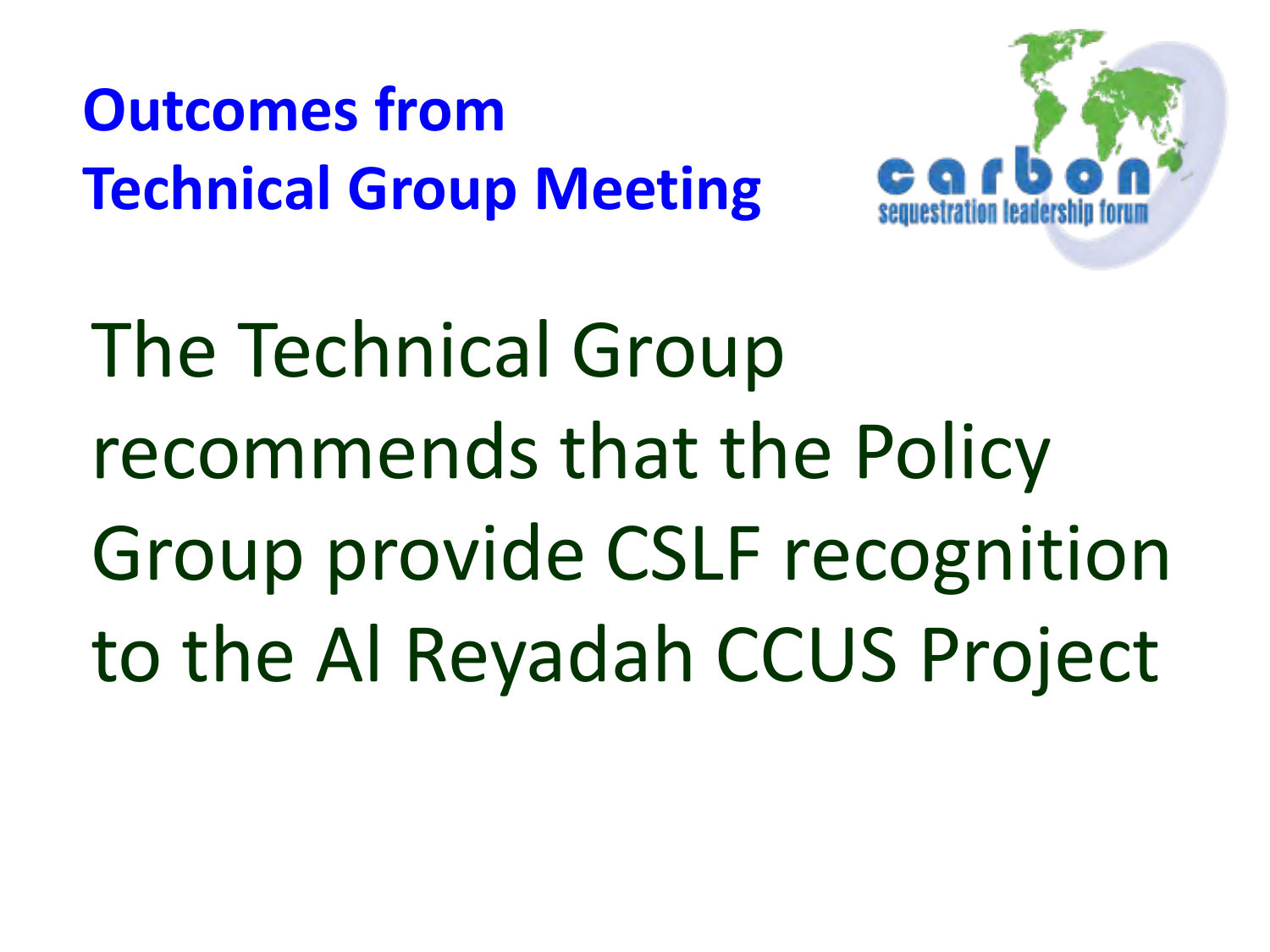

Carbon Capture Simulation Initiative / Carbon Capture Simulation for Industry Impact (CCSI/CCSI2) proposed for CSLF Recognition

- Nominated by the United States, Norway, France and China
- Project sponsor is U.S. Department of Energy's National Energy Technology Laboratory (NETL)
- Activities ongoing at two NETL locations and seven other research sites across the USA and collaboration around the world
- Overall goal is to develop and utilize an integrated suite of computational tools (the CCSI Toolset) to support and accelerate the development, scale-up and commercialization of  $CO<sub>2</sub>$  capture technology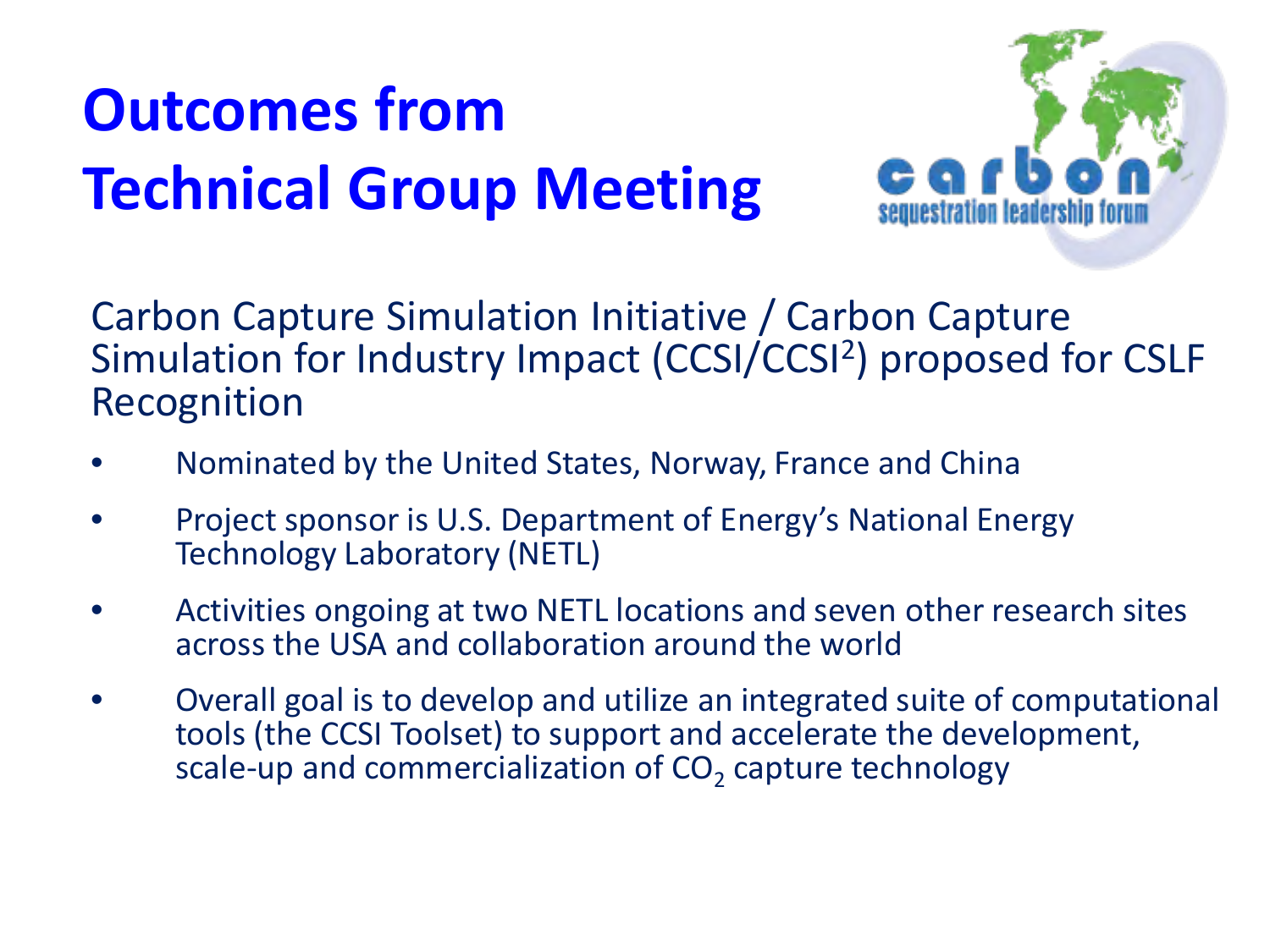## CCSI/CCSI2 Overview **Outcomes from Technical Group Meeting**





Multi-Scale Workflow of the CCSI Toolset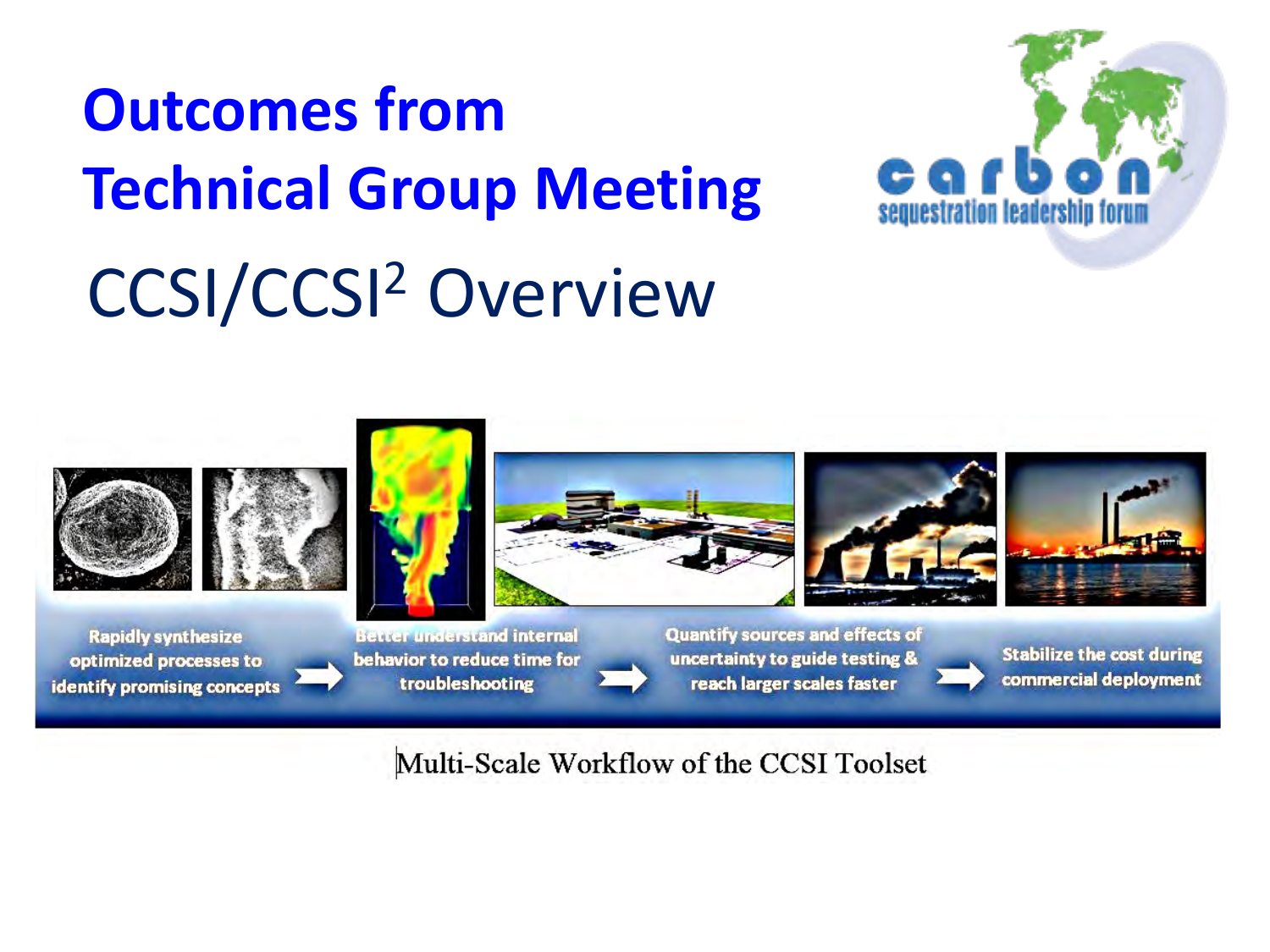### **Outcomes from Technical Group Meeting** CCSI/CCSI2 Features



The CCSI Toolset provides new capabilities critical to CCS technology development and scale up, including:

- **Rapid Computational Screening**: Enables promising concepts at all scales (molecular through system-level) to be comprehensively screened and evaluated.
- **Accelerated Design & Evaluation**: Reduces the time needed to design and troubleshoot new devices and processes by optimizing sub-system development.
- **Risk Management Support**: Supports quantitative predictions of device and process performance ranges during scale up.
- **Timeline**
	- **2011-2016** Developed, demonstrated, and deployed CCSI toolset.
	- **2016-2021** Partnership with CO<sub>2</sub> capture technology developers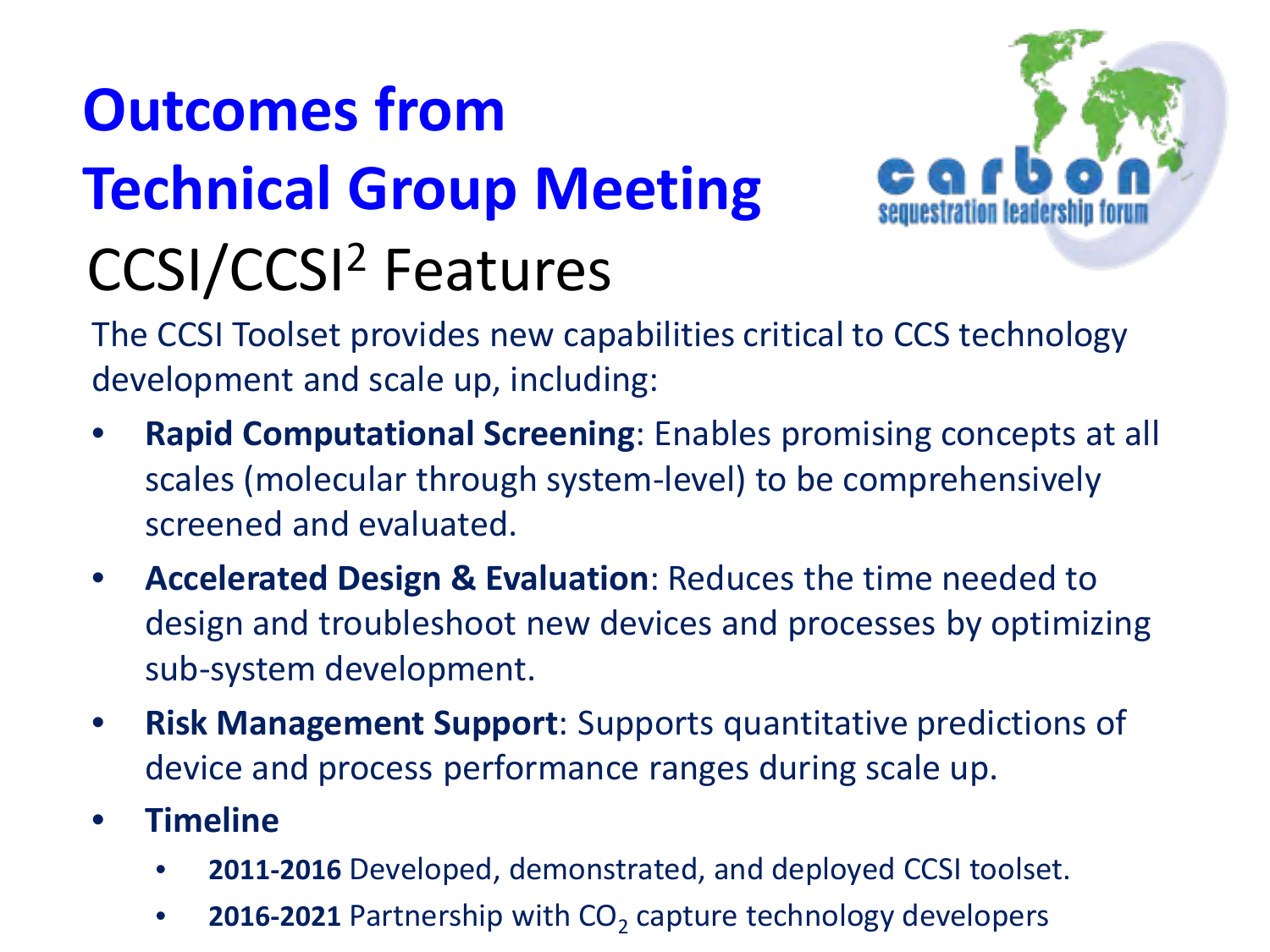

The Technical Group recommends that the Policy Group provide CSLF recognition to CCSI/CCSI2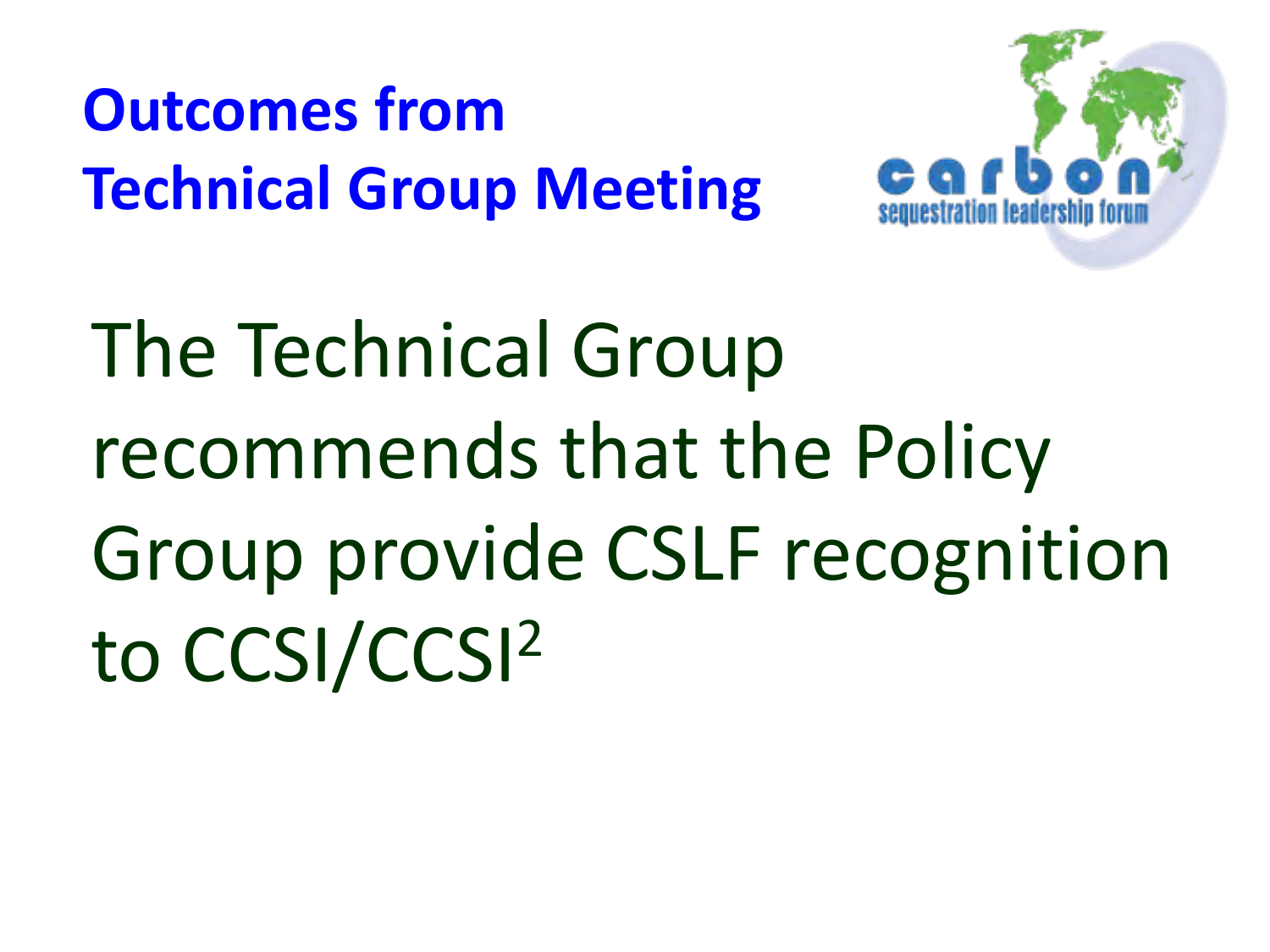

#### National Risk Assessment Partnership (NRAP) proposed for CSLF Recognition

- Nominated by the United States, Australia, France and China
- Project sponsor is U.S. Department of Energy's National Energy Technology Laboratory (NETL)
- Activities ongoing at three NETL locations and four other National Laboratories across the United States and collaboration with industry, regulatory and other types of stakeholders
- Overall goal is to develop methodologies and tools for quantifying risk and uncertainty to help decision making for geological storage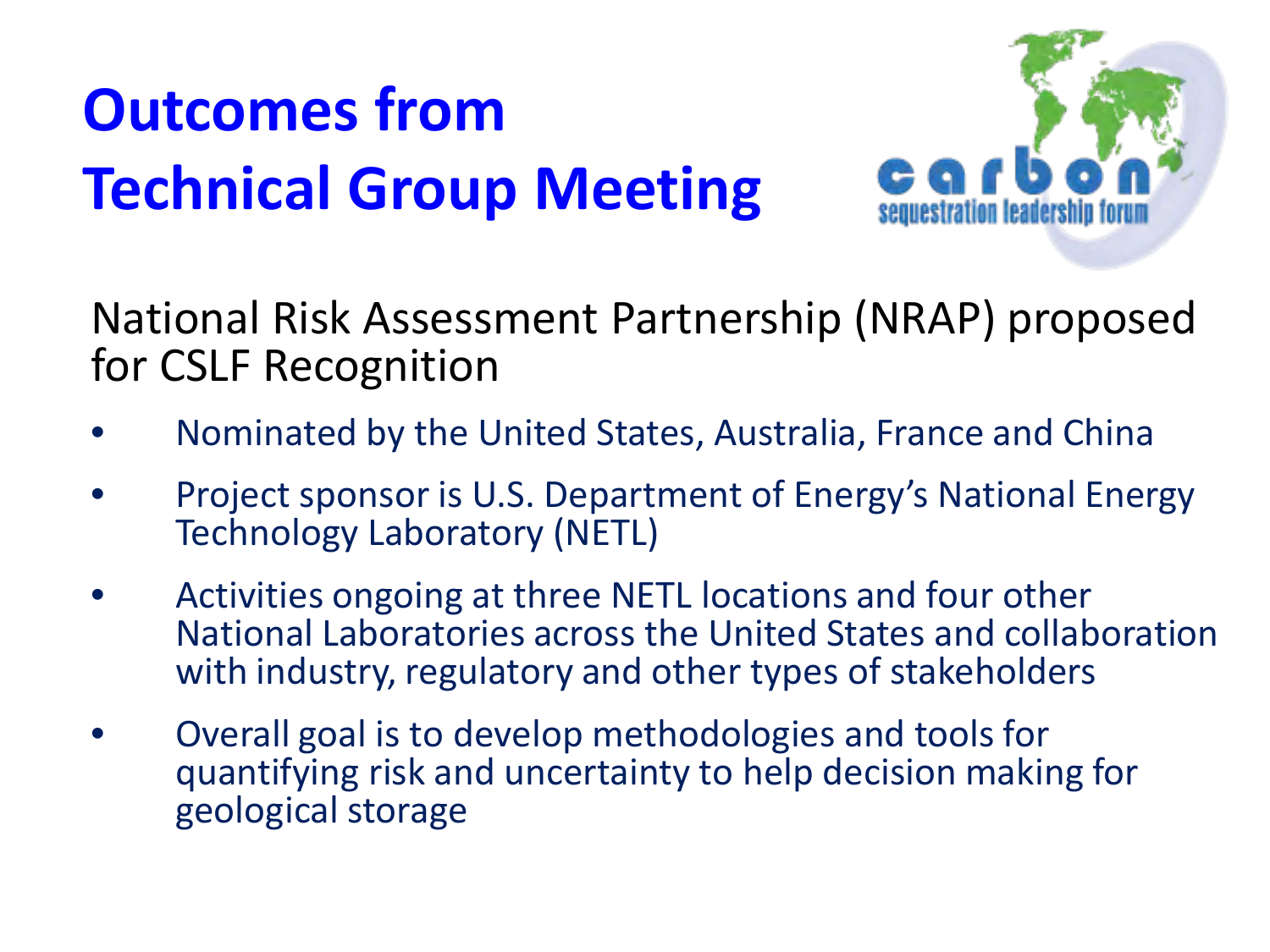

## NRAP Overview

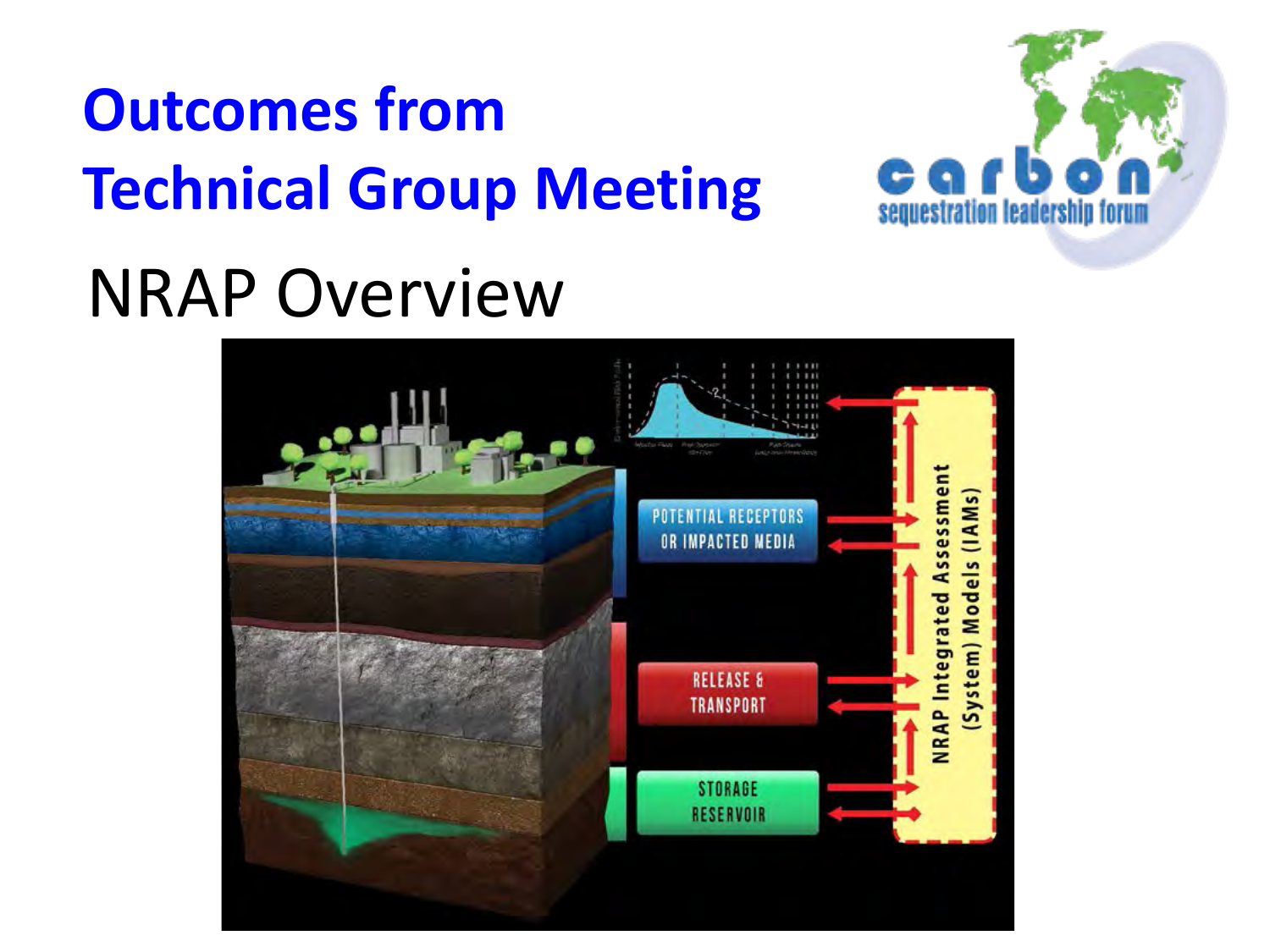#### **Outcomes from Technical Group Meeting** NRAP Features



- **Development of a methodology and computational platform** for quantifying risk profiles based on assessment models and uncertainly quantification.
- **Targeted investigations** at laboratory and field scale to calibrate component behavior and reduce uncertainties in predicted risk profiles.
- **Integration of risk-based monitoring and mitigation strategies** to reduce uncertainty and overall risk.
- **Field-scale tests** of specific processes to validate predicted behaviors of natural systems.
- **Development of methodologies and platforms** for risk management of carbon storage sites.
- **Timeline:**
	- **2011-2016** Developed science base and toolset
	- **2016-2021** Expand the technical tools and key concepts. Partner with field sites